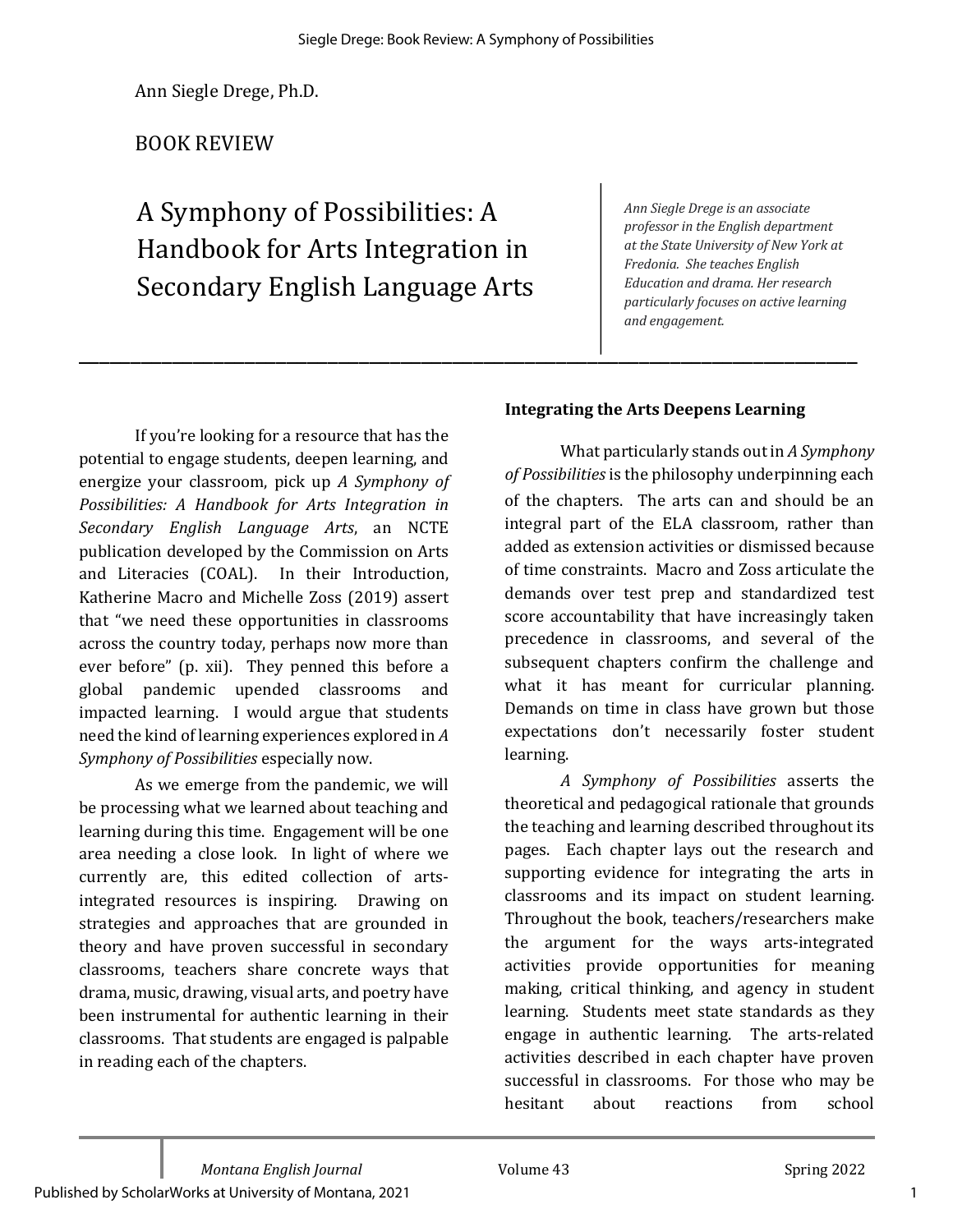administrators or parents to arts integration in the ELA classroom, the theoretical foundation clearly provides multiple arguments for the validity of the work students create.

Timothy Duggan (2019) frames a useful distinction between arts integration and arts enhancement, making the case for students' opportunity to create music as a part of their learning process. While incorporating music thematically into a lesson or introducing a song as a motivational hook can be beneficial as an enhancement, Duggan advocates for the value of students actually creating music themselves (p. 2).

That premise is clear throughout the book. Rather than utilizing the arts to reinforce students' interaction with literature or sharpen their writing, facilitating students' ability to produce their own artistic responses gives them agency. Throughout the collection, the arts-integration model goes beyond enhancing their learning through the arts. Students become engaged practitioners, creating, embodying, producing, and publishing art in the ELA classroom and beyond, which deepens learning.

## **Students Actively Create**

*A Symphony of Possibilities* walks us through students in multiple modes actively engaging with texts, writing, speaking, and listening, collaboratively and individually. In the first two chapters, students write songs. Students create and perform spoken word poetry in Chapter 3 and respond to textual ideas through original found poetry in Chapter 4. In Chapters 5 and 6, students physically explore ideas through drama, which informs their writing or understanding of a text such as a Shakespeare play or a novel. In Chapters 7-10, students generate visual responses--drawings, artifacts, murals--that illustrate their understanding of complexities in literary themes, characters, or foster identity in relation to texts.

When students create these artistic responses, they are engaging in a multimodal experience. The significance of that shouldn't be downplayed. Referring to Miles Myers' (1996) work on literacy, Toby Emert (2019) explains, "[The] ability to transpose information into new forms exhibits mastery of the information" (p. 53). Whether shaping a found poem based on a play, creating a rap song in response to a vignette in a novel, drawing a character mirror to reflect their sense of the character's inner thoughts, or roleplaying to explore themes or character perspective, these multimodal activities push students' exploration of course material as they shift between modes and transform the ideas into their own creation, marking a deeper, richer learning experience. 

## **Reflection Reinforces Learning**

Along with highlighting the theory behind the effectiveness of the arts-integrated work and describing classroom-tested specific activities, lessons, and units, the teachers emphasize the importance of reflection as they recount the work with their students. Reflection is often built into the arts-based work during the process and definitely becomes part of the wrap-up. As students dialogue together, they synthesize their understanding of what they've learned. While reflecting, students see commonalities and differences in their artistic responses. Whether reflecting in discussion or individually on paper, the metacognitive process of articulating reasons behind their choices also furthers their critical thinking about the text or their writing.

## **Addressing Hesitations about Arts Integration**

Each chapter includes a conversation about assessment. Assessing creative arts-based projects can be a challenge and the teachers in this collection are open about ways they approach it. Some share sample rubrics that they've developed or created with their students for summative assessments; others include questionnaires and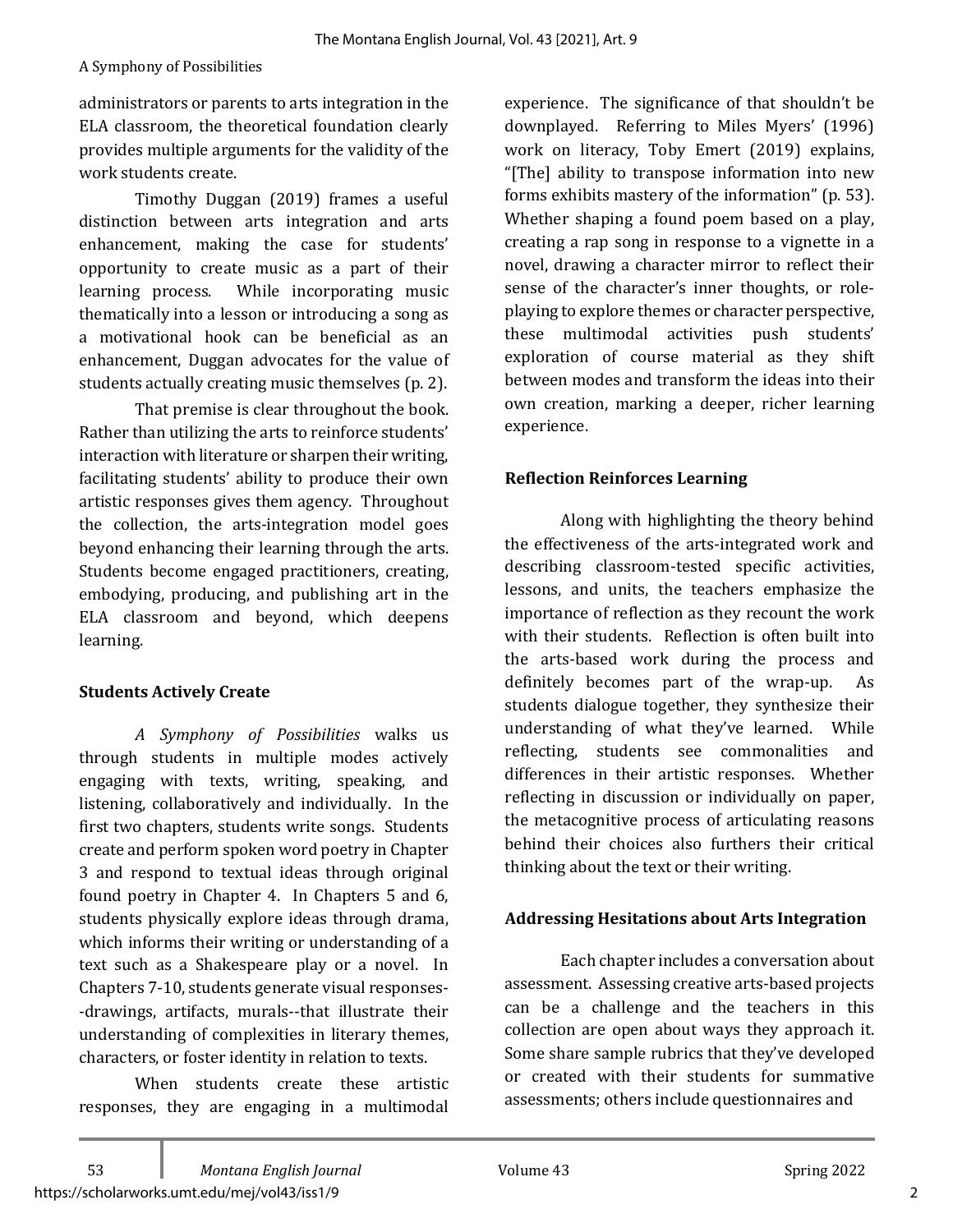#### A Symphony of Possibilities

feedback forms which support student reflection on the process. In Chapter 2, Christian Goering and Amy Matthews (2019) comment on the effect of the formative assessment during their social activism unit. Students performed their protest songs as they were developing them and received verbal feedback from peers as well as written feedback. They noted that feedback during the songwriting process ended up raising the bar as students saw other groups' level of accomplishment and then rose to meet the challenge (p. 26).

Questions about assessing creative work aren't the only hesitations some may have about arts integration in their classrooms. In A Symphony *of Possibilities*, the teachers/researchers don't sidestep the issues raised by those with reservations about arts integration. Alisha White (2019) frankly shares her own reflection on the issues in Chapter 7 "Exploring the Possibilities and Tensions of Visual Responses to Literature." When confronted with the "fun" students are having and doubts about the rigor that the work involves, White counters with research that she's drawn on over the years. Research supports what she knows to be true firsthand about image-making in her classroom; the level of inquiry and critical analysis required to shape a visual response is rigorous (p. 105). 

Some chapters address questions about students who doubt their artistic ability or balk at participating in drama activities. Teachers describe creating safe spaces for students to explore and select from a range of options which promote creativity. Flexibility opens space for students to tackle projects in ways that work for them. Visual arts responses can involve artistic drawing but also geometric shapes, stick figures, abstract designs or media-generated images to convey complex understandings of texts. Practices that respect the concerns but also don't preclude arts-integrated classrooms are inclusive.

In Chapter 3, students share their spoken word poetry in small groups. They aren't required to perform for the whole class. However, once

students have received the positive peer feedback in their small groups, Wendy Williams (2019) describes students surprising themselves by wanting to perform for the whole group in an open mic. Scaffolding the process gives students the tools to participate  $(p. 44)$ . While questions about arts integration are valid, the theoretical and pedagogical evidence supports the value and effectiveness of these practices in secondary classrooms, all while meeting state standards and curricular expectations.

As someone who has integrated drama approaches into my classroom, I can echo the teachers and researchers in the collection on the significant impact for student learning. I've observed the power of that engagement. The collection serves as a wonderful resource of specific classroom arts-integrated lessons with a foundation in scholarship that supports why this is effective pedagogy. One can incorporate the visual image-making, songwriting, or drama exercises framed in the chapters or use them as a springboard for the creative integration of arts in the classroom. A Symphony of Possibilities isn't a newly released NCTE publication; it came out in the summer of 2019, but if you missed it, it's worth checking out. The possibilities are inspiring.

#### **References**

- Duggan, T.J. (2019). Musical adaptations and explorations in English. In K.J. Macro & M. Zoss (Eds.), A symphony of possibilities: A *handbook of arts integration in secondary English language arts* (pp. 1-18). NCTE.
- Emert, T. (2019). Dadaism, found poetry, and close reading in English language arts. In K.J. Macro & M. Zoss (Eds.), A symphony of *possibilities: A handbook of arts integration in secondary English language arts* (pp. 51-64). NCTE.
- Goering, C.Z. & Matthews, A. (2019). "I am Arkansas": Social activism through protest